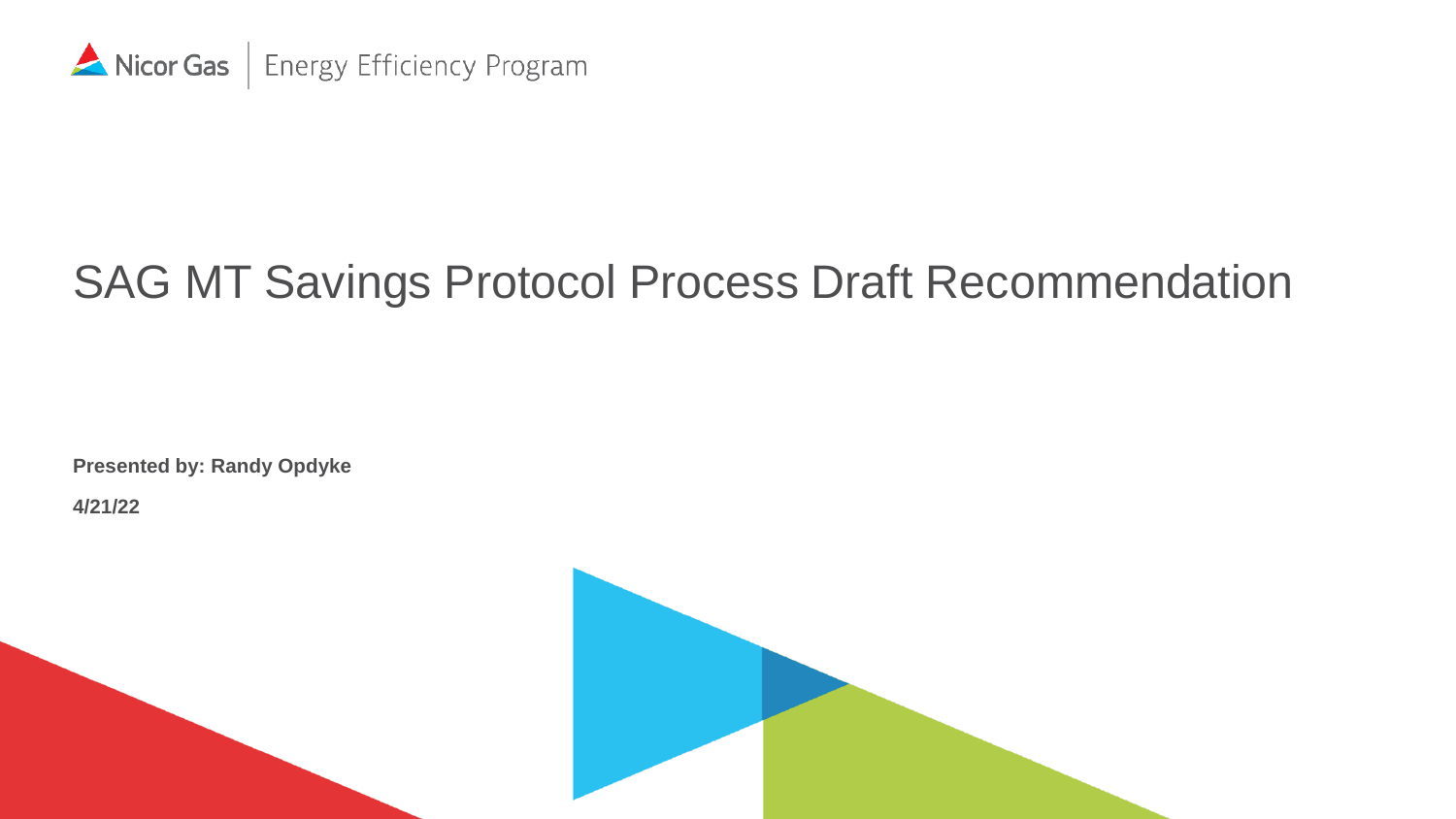

Funded by Utilities/MT Collaborative interested in specific Initiatives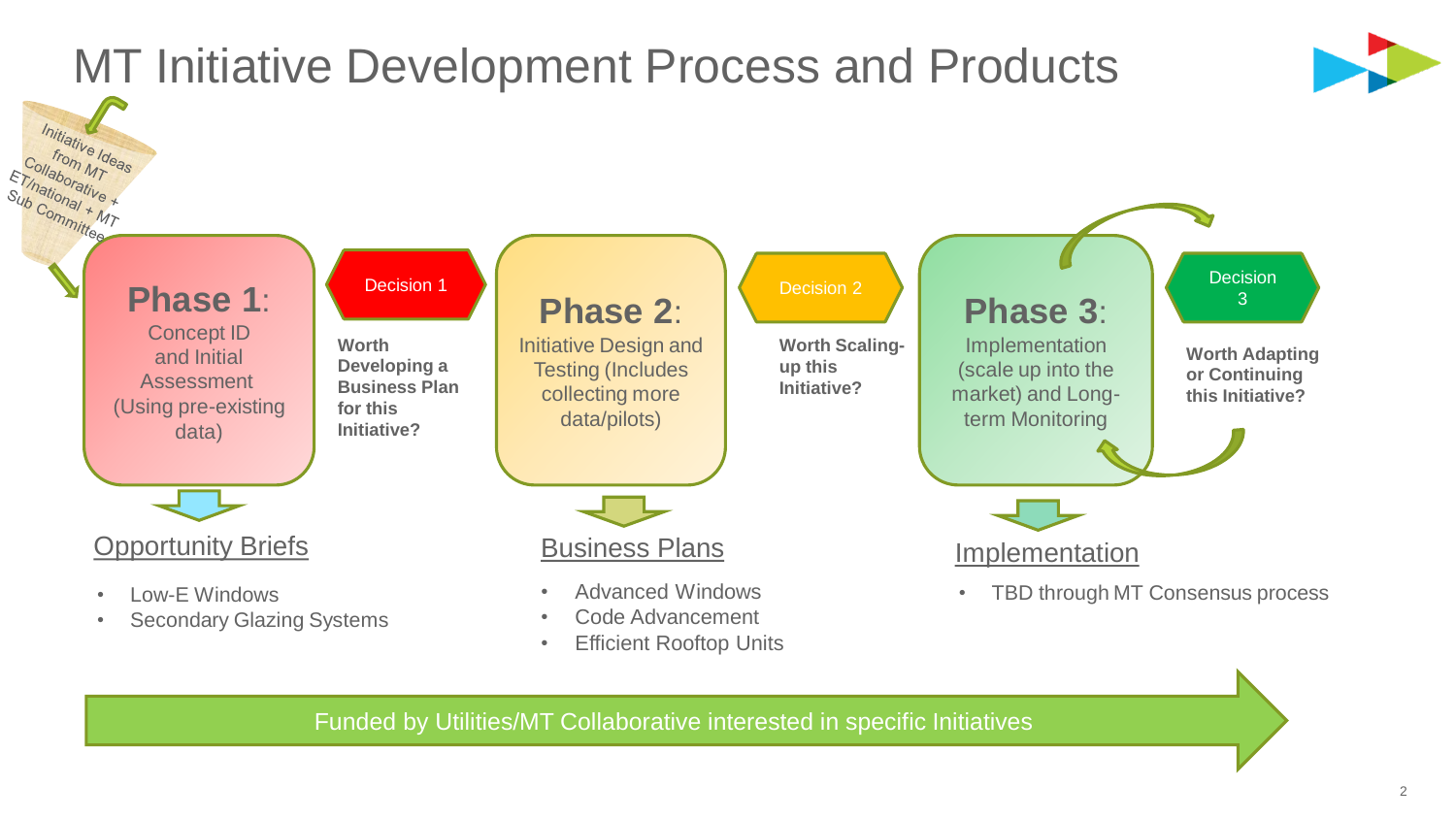## IL TRM Attachment C



- IL TRM Attachment C describes the framework for counting market transformation savings, and the differences between traditional resource acquisition saving methodologies
- Provides definitions of key terminology, outlines best practices, and defines the theoretical framework
- Provides theoretical examples of how to develop a methodology
- Provides examples of how to allocate savings by utility
- Defers to the SAG MT working group to finalize initiative specific MT savings protocols
- Attachment C does NOT provide:
	- Process to reach consensus on a MT savings protocol
	- Initiative or technology specific methodologies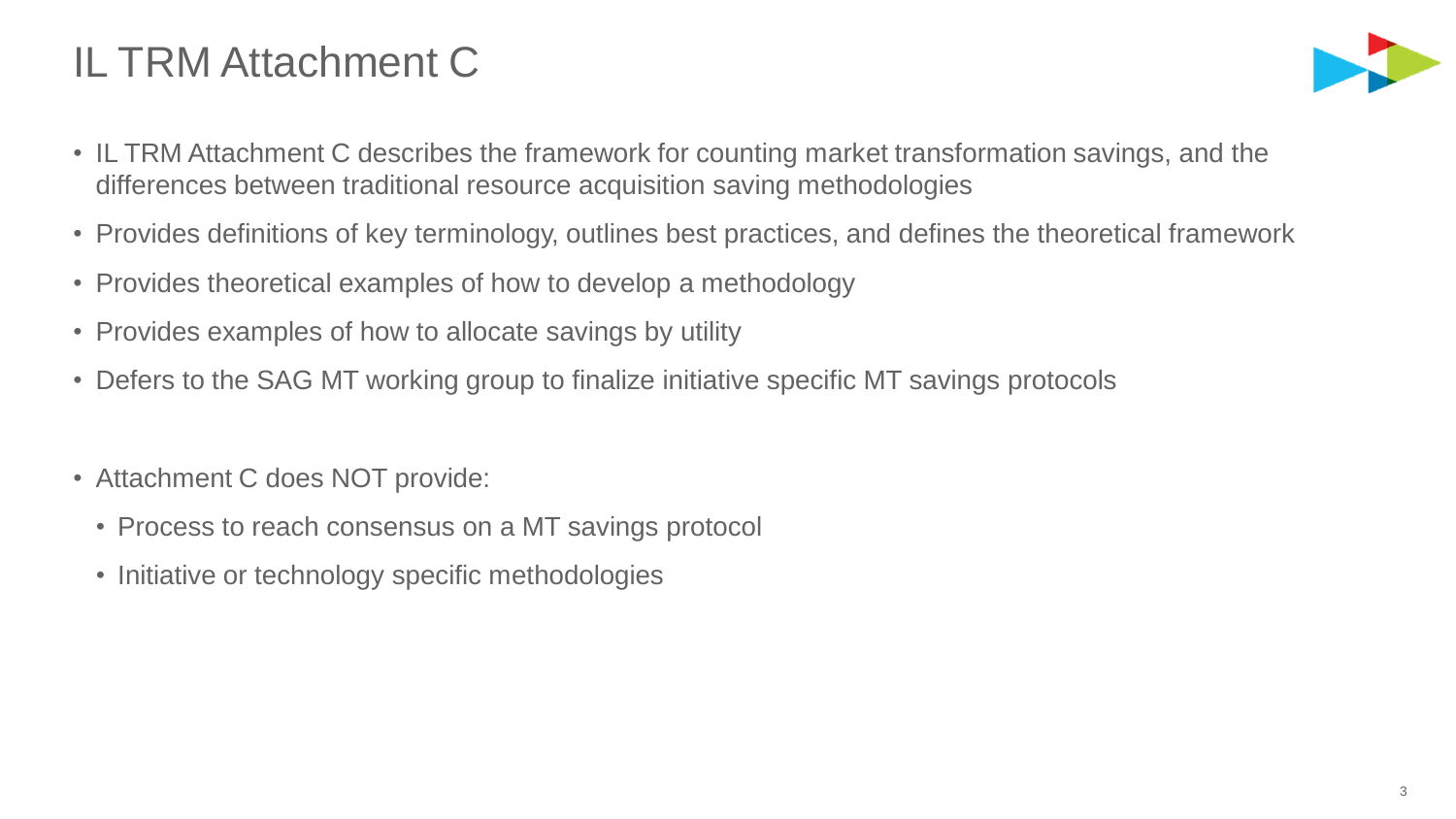### Nicor Gas MT Process Recommendation



- Formalization of MT process to streamline activities to reach consensus on MT Savings Protocol
	- Grounded in MT best practices, IL TRM Attachment C
	- Builds on lessons learned from 2021
- Defined set of deliverables and work products to build to the final MT Savings Protocol
	- Order of operations is critical, information builds and informs future activities and design
	- Definition of waterfalls or tranches of activities and components
- Creation of dedicated smaller groups to manage the review of key MT components
- Build in status updates/dashboard into regular SAG MT Working Group meetings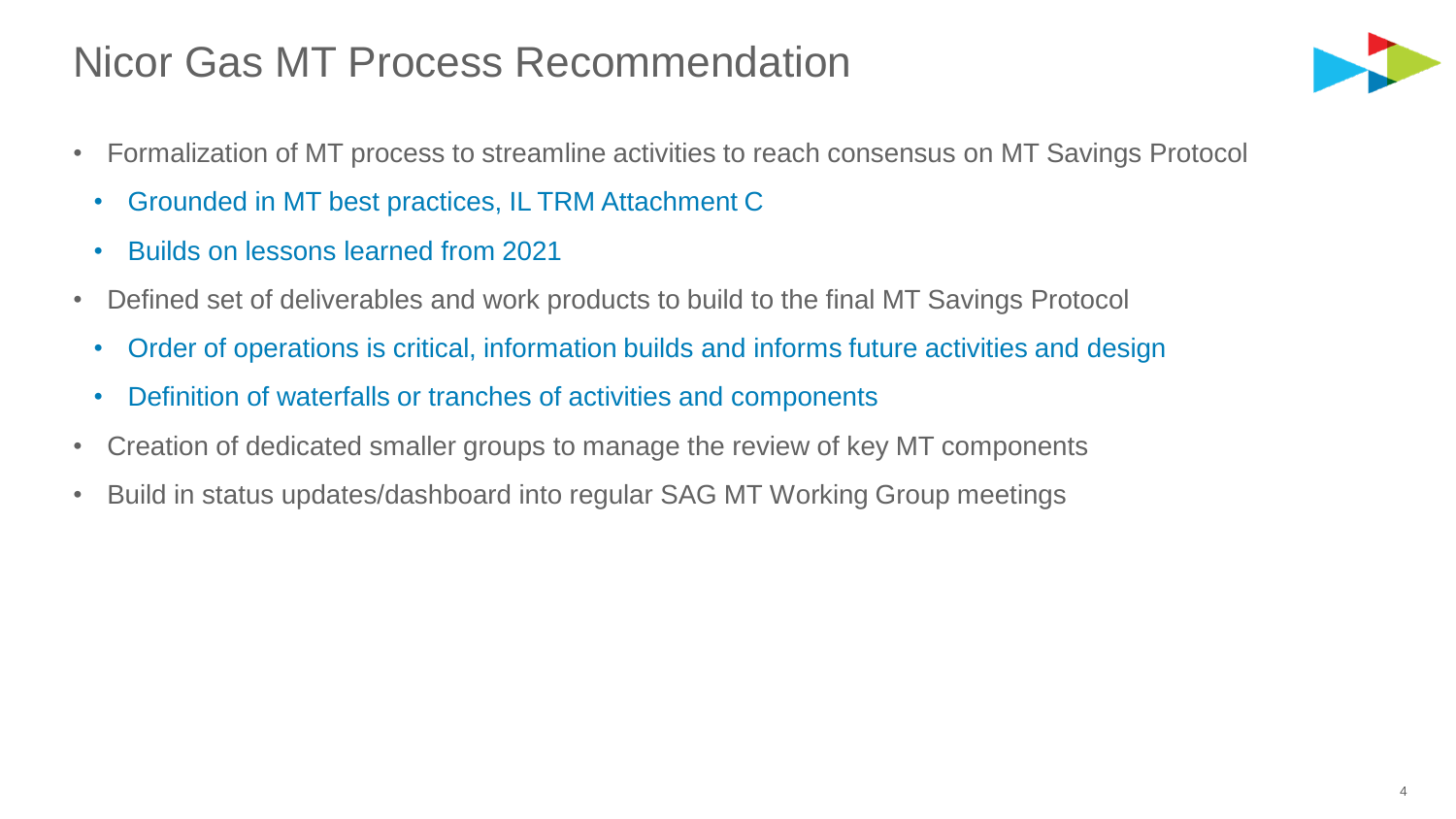## Key TRM Components - Waterfalls (or tranches) of activities 1 st Tier



| Confirm savings per unit<br>Conduct market research<br><b>Natural Market Baseline</b><br>Draft MT theory,<br>Conduct market research<br>intervention strategies<br>Lab testing, field demos,<br>Conduct market research<br><b>Develop MPIs</b><br>pilots<br>Collect baseline data<br><b>Refine/finalize LM</b><br>Workpaper development<br><b>Draft NMB</b><br><b>Present to SAG MT</b><br>Submit to IL TRM<br><b>Savings Working Group</b><br>3 <sup>rd</sup> party review<br>workpaper process<br><b>Refine/finalize NMB</b> | Logic Model development |  |                                                                                             |
|--------------------------------------------------------------------------------------------------------------------------------------------------------------------------------------------------------------------------------------------------------------------------------------------------------------------------------------------------------------------------------------------------------------------------------------------------------------------------------------------------------------------------------|-------------------------|--|---------------------------------------------------------------------------------------------|
|                                                                                                                                                                                                                                                                                                                                                                                                                                                                                                                                |                         |  | <b>Information</b><br>from 1 <sup>st</sup> set                                              |
| <b>Present to SAG MT</b>                                                                                                                                                                                                                                                                                                                                                                                                                                                                                                       |                         |  | feeds into<br>the<br>2 <sup>nd</sup> Tier of<br>activities and<br>final<br>business<br>plan |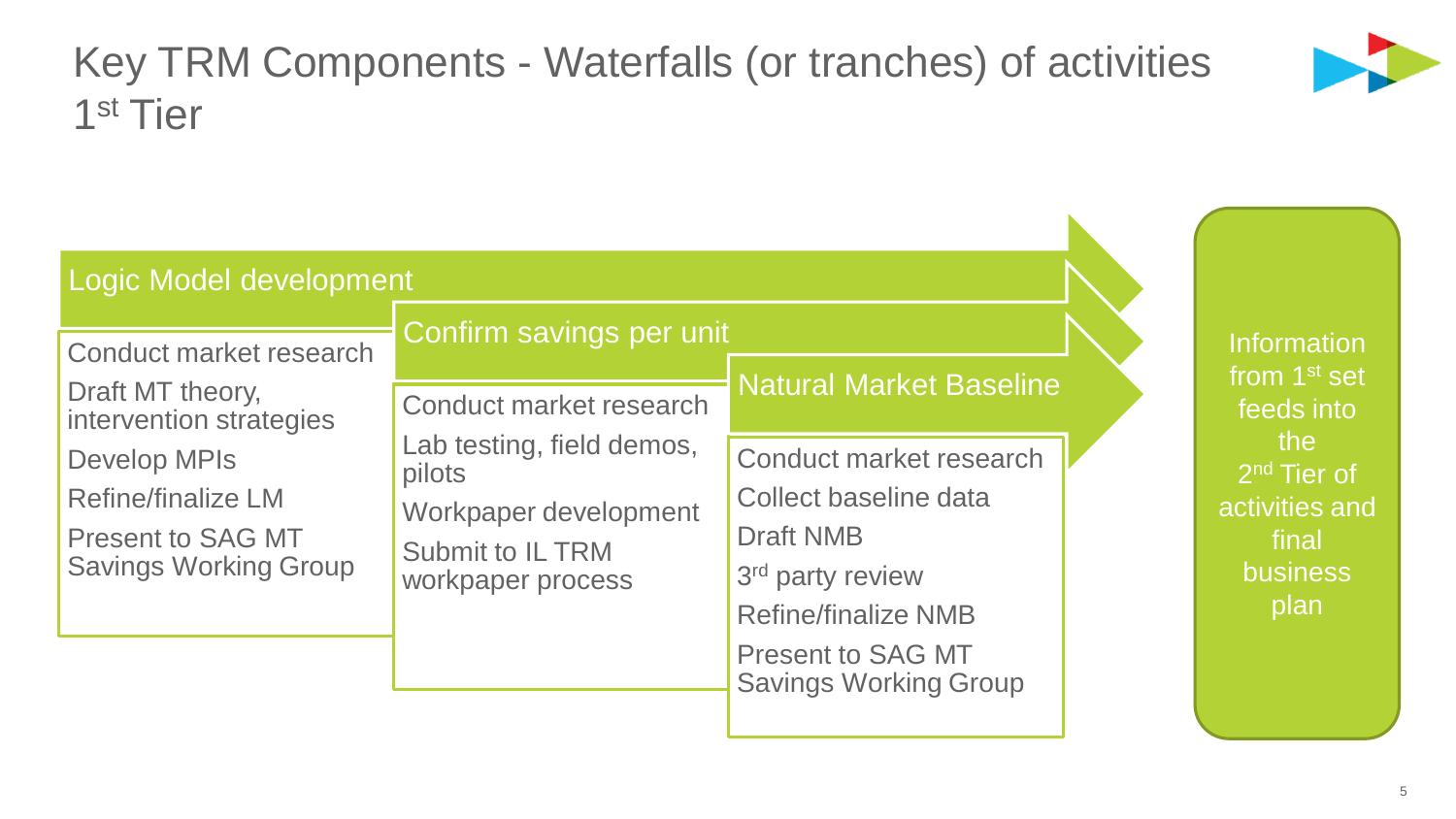## Key TRM Components - Waterfalls (or tranches) of activities 2<sup>nd</sup> Tier



### Theory Based Evaluation

#### Draft methodology for:

- Total market unit data collection
- Total market savings calculation
- Service territory accounting
- Measuring MPIs

Evaluator review and feedback

Finalize methodology

Draft final theory-based evaluation plan

Circulate with SAG MT Savings Working Group for review

Finalize

### Duration of MT Savings Credit

Draft methodology for duration of MT savings credit

Evaluator review of methodology

Refine circulate with SAG MT Savings Working Group for review

Finalize

Final components build to MT business plan for MTI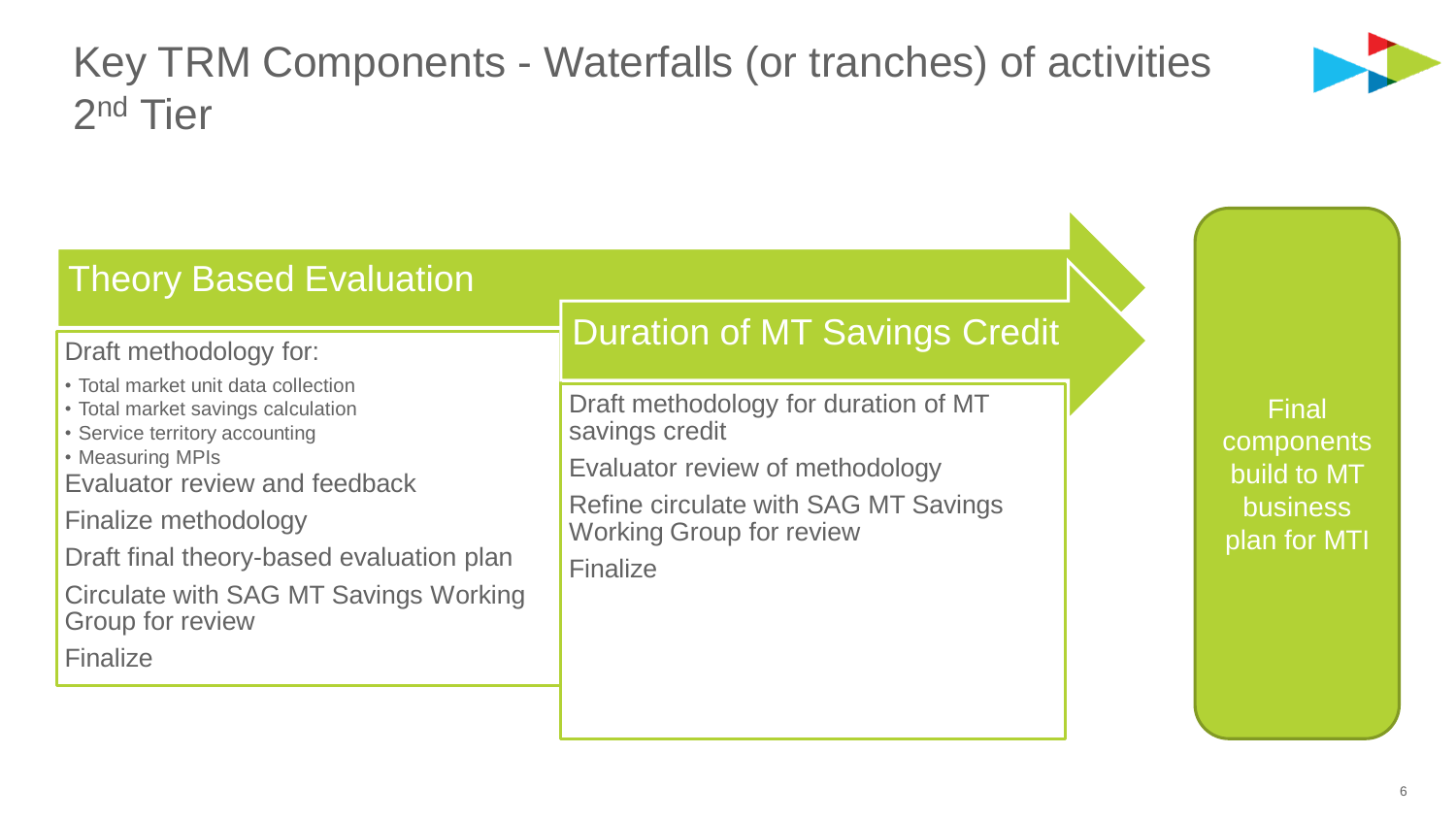### Nicor Gas Recommendation: MT Framework and Work Breakdown Structure



|        | <b>Phases</b>                                           | <b>MT Process Steps</b>                                         | <b>Work Product</b>                                   | <b>Evaluator</b> | <b>SAG (MT Sub-Com</b><br>/Sm Group) |            |                                                           |
|--------|---------------------------------------------------------|-----------------------------------------------------------------|-------------------------------------------------------|------------------|--------------------------------------|------------|-----------------------------------------------------------|
|        | Concept<br>and<br>Assessment                            | Identify internal MT ideas                                      |                                                       |                  |                                      | MT SC      |                                                           |
|        |                                                         | External MT Idea Input                                          | TBD                                                   | Input            | Input - MT SC                        |            | SAG MT Working Group / Sub Comm                           |
| Phase  |                                                         | Development Gap analysis with existing data                     |                                                       |                  |                                      | SG         | Smaller Group of SAG MT Working Group                     |
|        |                                                         | MT Advancement recommendation                                   | Development of MT decision brief                      | Inform           | Review - MT SC                       | <b>TAC</b> | <b>Technical Advisory Committee</b>                       |
|        |                                                         | Nicor Gas approval to move forward                              | Nicor Gas approval memo                               | Inform           |                                      |            |                                                           |
|        |                                                         | Utility MT Progress Update to SAG                               | Presentation to SAG                                   |                  | Inform - MTSC                        |            |                                                           |
|        |                                                         | Conduct market research                                         | Market research reports                               |                  |                                      |            |                                                           |
|        |                                                         | Draft MT theory - Initial Logic model                           | <b>Initial Logic Model</b>                            | Review           |                                      |            | Input = new idea or concept develovopment                 |
|        |                                                         | Draft intervention strategies                                   |                                                       | Review           |                                      |            |                                                           |
|        |                                                         | Lab testing, pilots, field demos                                | Technology demo/pilot reports                         | Inform           |                                      |            | <b>Review = Review and Comment</b>                        |
|        |                                                         | Confirm savings per unit<br>Draft natural market baseline (NMB) | if applicable, IL TRM Workpaper<br>Draft NMB model    | Review<br>Review | Review - SG / TAC                    |            | Inform = Update or informing of prior consensus           |
|        | <b>MT Strategy</b><br><b>Development</b><br>and Testing | Independent review of NMB                                       | <b>Evaluator memo</b>                                 | Advise           | <b>Review - MTSC</b>                 |            |                                                           |
|        |                                                         | Draft evaluation methodology                                    | methodology summary                                   | Inform           |                                      |            | Advise = provide advice, recommend, or confirming outputs |
|        |                                                         | Develop Market progress indicators                              | MPI definitions (associated with LM)                  | Review           |                                      |            |                                                           |
|        |                                                         | Develop preliminary evaluation plan                             | Evaluation plan                                       | Review           | <b>Review - MTSC</b>                 |            |                                                           |
|        |                                                         | Refine and finalize Logic Model                                 | <b>Final logic model</b>                              | Review           | <b>Review - MTSC</b>                 |            |                                                           |
| $\sim$ |                                                         | Approval to bring to SAG                                        | <b>Memo/email from Nicor Gas</b>                      |                  |                                      |            |                                                           |
| Phase  |                                                         | Utility MT Progress Update to SAG                               | <b>Presentation to SAG</b>                            | Inform           | Inform - MTSC                        |            |                                                           |
|        |                                                         | <b>Draft Business Plan</b>                                      | <b>Business Plan</b>                                  | Review           | <b>Review - MTSC</b>                 |            |                                                           |
|        |                                                         | <b>Logic Model</b>                                              | <b>Final logic model</b>                              | Inform           | Inform - MTSC                        |            |                                                           |
|        |                                                         | <b>Natural Market Baseline</b>                                  | Natural market baseline and<br>evaluation review memo | Inform           | Inform - MT SC                       |            |                                                           |
|        |                                                         | <b>Savings Per Unit</b>                                         | <b>IL TRM workpaper</b>                               | Inform           | Inform - MTSC                        |            |                                                           |
|        |                                                         | Theory based evaluation plan                                    | <b>Evaluation Plan</b>                                | Review           |                                      |            |                                                           |
|        | <b>MT Savings</b><br>Protocol                           | Service territory accounting                                    | Specific section                                      | Review           | Review - MT SC                       |            |                                                           |
|        |                                                         | <b>Market Progress Indicators</b>                               | Specific section                                      | Review           |                                      |            |                                                           |
|        |                                                         | Total market unit data collection                               | Specific section                                      | Review           |                                      |            |                                                           |
|        |                                                         | Duration of any MT savings credit                               | Memo                                                  | Review           | Review - MT SC                       |            |                                                           |
|        |                                                         | <b>Final SAG presentation</b>                                   | Powerpoint                                            | Inform           | Inform - MTSC                        |            |                                                           |
|        |                                                         | Business Plan: Complete                                         |                                                       | Inform           | Inform - MTSC                        |            |                                                           |
|        |                                                         | <b>Phase 3 Implementation</b>                                   |                                                       |                  |                                      |            | $\overline{7}$                                            |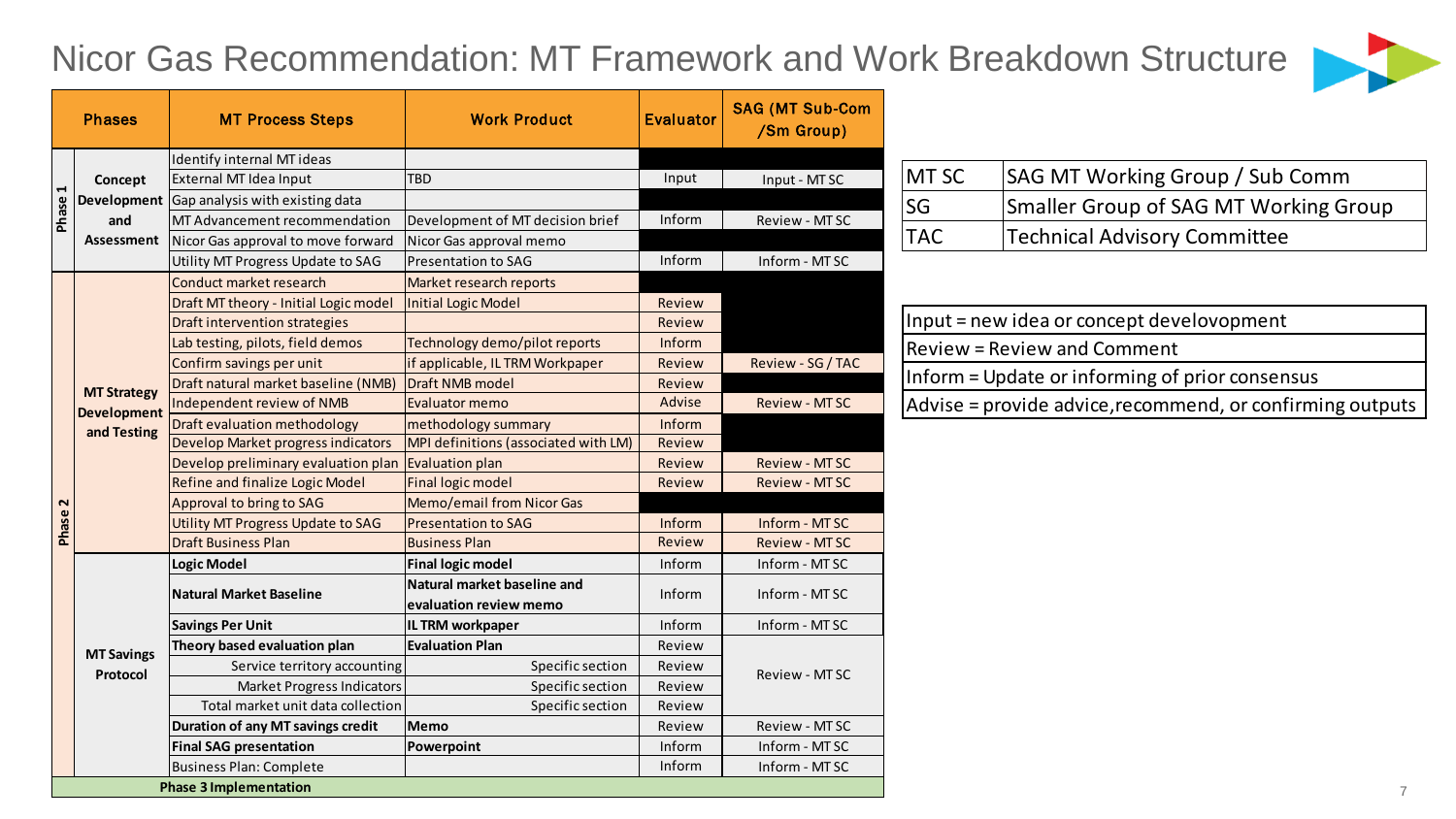### Example Reporting Dashboard



| <b>Phases</b> |                                                         | <b>MT Process Steps</b>                            | <b>Advanced Windows</b><br>(Thin Triple Window) | <b>Codes</b>                      | <b>Secondary</b><br><b>Glazing Systems</b> |
|---------------|---------------------------------------------------------|----------------------------------------------------|-------------------------------------------------|-----------------------------------|--------------------------------------------|
|               |                                                         | Identify internal MT ideas                         | Stage complete                                  | Stage complete                    | Stage complete                             |
|               | Concept                                                 | External MT Idea Input                             | N/A                                             | N/A                               | N/A                                        |
|               |                                                         | <b>Development</b> Gap analysis with existing data | Stage complete                                  | Stage complete                    | Stage complete                             |
| Phase 1       | and                                                     | MT Advancement recommendation                      | Stage complete                                  | N/A                               | Stage complete                             |
|               | <b>Assessment</b>                                       | Nicor Gas approval to move forward                 | Stage complete                                  | Stage complete                    | Stage complete                             |
|               |                                                         | Utility MT Progress Update to SAG                  | N/A                                             | N/A                               | N/A                                        |
|               |                                                         | Conduct market research                            | Underway                                        | Stage complete                    | Underway                                   |
|               |                                                         | Draft MT theory - Initial Logic model              | Stage complete                                  | Underway                          | <b>Not started</b>                         |
|               |                                                         | <b>Draft intervention strategies</b>               | Underway                                        | Underway                          | <b>Not started</b>                         |
| 2<br>Phase    |                                                         | Lab testing, pilots, field demos                   | Stage complete                                  | N/A                               | <b>Not started</b>                         |
|               |                                                         | Confirm savings per unit                           | Stage complete                                  | Underway                          | Underway                                   |
|               |                                                         | Draft natural market baseline (NMB)                | Underway                                        | Underway                          | Not started                                |
|               | <b>MT Strategy</b><br><b>Development</b><br>and Testing | Independent review of NMB                          | <b>Not started</b>                              | <b>Not started</b>                | <b>Not started</b>                         |
|               |                                                         | Draft evaluation methodology                       | <b>Not started</b>                              | Awaiting MT SC review Not started |                                            |
|               |                                                         | Develop market progress indicators                 | Underway                                        | Underway                          | <b>Not started</b>                         |
|               |                                                         | Develop theory based evaluation                    | <b>Not started</b>                              | Underway                          | Not started                                |
|               |                                                         | Refine and finalize Logic Model                    | <b>Not started</b>                              | <b>Not started</b>                | <b>Not started</b>                         |
|               |                                                         | Approval to bring to SAG                           | <b>Not started</b>                              | <b>Not started</b>                | <b>Not started</b>                         |
|               |                                                         | Utility MT Progress Update to SAG                  | N/A                                             | N/A                               | N/A                                        |
|               |                                                         | <b>Draft Business Plan</b>                         | <b>Not started</b>                              | <b>Not started</b>                | <b>Not started</b>                         |
|               |                                                         | <b>Logic Model</b>                                 | <b>Not started</b>                              | Not started                       | <b>Not started</b>                         |
|               |                                                         | <b>Natural Market Baseline</b>                     | Not started                                     | Not started                       | <b>Not started</b>                         |
|               | <b>MT Savings</b><br>Protocol                           | <b>Savings Per Unit</b>                            | <b>Not started</b>                              | <b>Not started</b>                | <b>Not started</b>                         |
|               |                                                         | Theory based evaluation                            | Not started                                     | Not started                       | <b>Not started</b>                         |
|               |                                                         | Service territory accounting Not started           |                                                 | <b>Not started</b>                | <b>Not started</b>                         |
|               |                                                         | Market Progress Indicators Not started             |                                                 | <b>Not started</b>                | Not started                                |
|               |                                                         | Total market unit data collection Not started      |                                                 | Not started                       | <b>Not started</b>                         |
|               |                                                         | Duration of any MT savings credit                  | <b>Not started</b>                              | <b>Not started</b>                | <b>Not started</b>                         |
|               |                                                         | <b>Final SAG presentation</b>                      | <b>Not started</b>                              | <b>Not started</b>                | <b>Not started</b>                         |
|               |                                                         | Business Plan: Complete                            | <b>Not started</b>                              | <b>Not started</b>                | Not started                                |

| <b>Status</b>                    |
|----------------------------------|
| Stage complete                   |
| Underway                         |
| <b>In Process</b>                |
| <b>Ready for MT SC</b>           |
| <b>Awaiting evaluator review</b> |
| <b>Awaiting MT SC review</b>     |
| <b>Awaiting TAC Review</b>       |
| <b>Awaiting SG Review</b>        |
| N/A                              |
| <b>Not started</b>               |
|                                  |